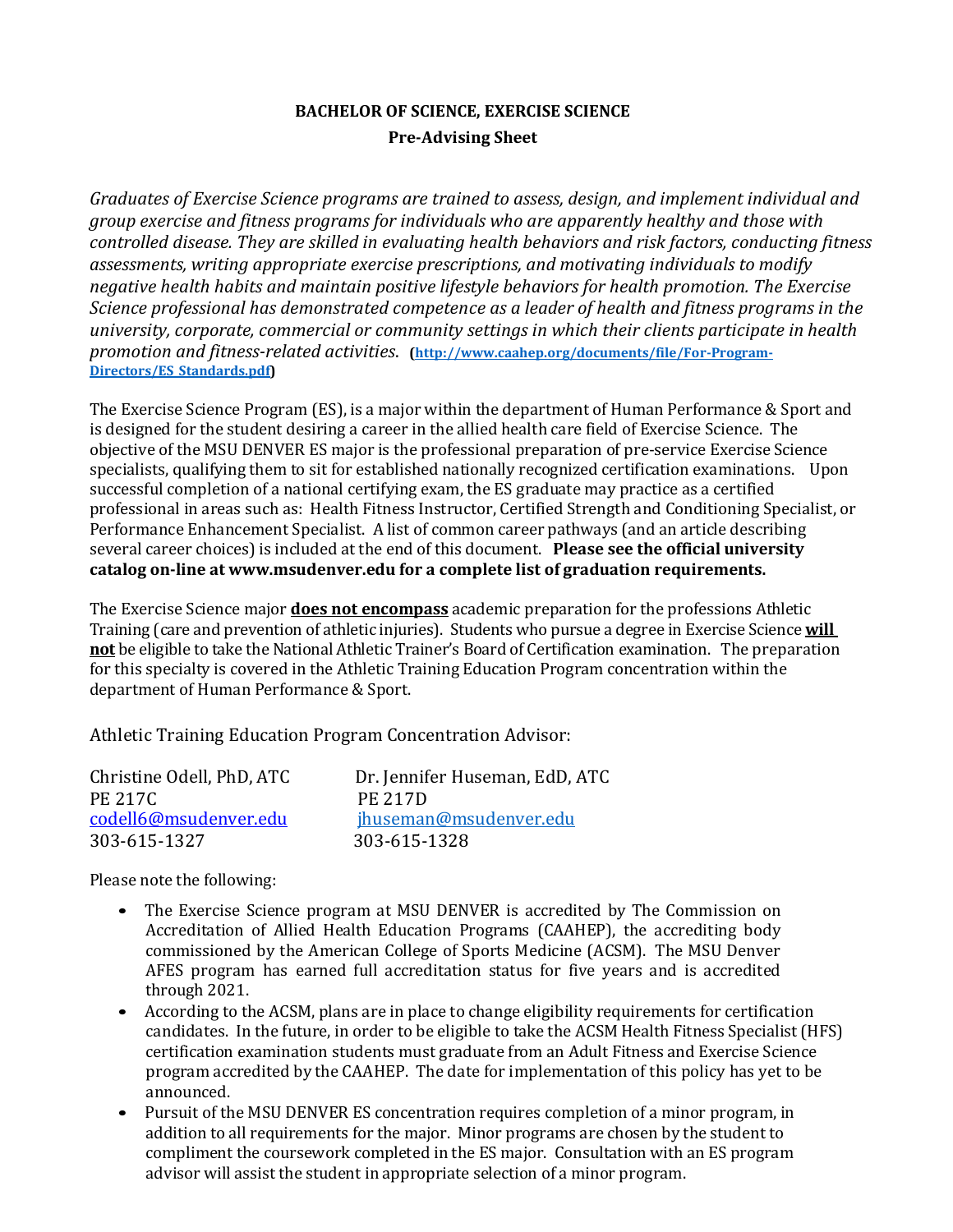The necessary steps for students wishing to pursue an Exercise Science as a field of study are as follows:

- Contact the HPS department for an academic advising appointment with an ES advisor. This initial advising appointment may be an individual or group advising appointment. Individual student needs and declaration of major will be addressed at that meeting.
- All prospective ES majors must submit an application for admission to the ES program. Applications cannot be submitted until students are enrolled in HPS 3300 (Anatomical Kinesiology). All ES majors are expected to conduct themselves professionally and in compliance with the established professional disposition requirements listed on the ES website. These requirements should be familiar to the prospective ES student prior to attending an initial advising meeting. Questions about these requirements can be addressed at the initial advising meeting.
- All ES majors must complete EXS 4880 (internship) which requires a 405 contact-hour commitment after all other course requirements (major, minor, general studies and electives) have been completed. A mandatory meeting for all prospective interns will be held at the beginning of each term and must be attended during the term that precedes the desired internship term (i.e. August meeting for interns who wish to pursue a Spring term internship).

## **Internship Examples:**

Cardiac Rehabilitation Sky Ridge Medical Center Longmont United Hospital Rose Hospital

Municipal Recreation South Suburban Parks and Recreation Foothills Parks and Recreation Englewood Parks and Recreation

Physical Therapy/Medicine Clinics Next Level P.T. Colorado Physical Therapy Institute (CPTI) ProActive PT – Highlands Ranch

Strength and Conditioning Impact Sports Performance – Broomfield, CO Air Force Academy S & C Department Steadman-Hawkins DTC Clinic

## Worksite Health Promotion

Miller-Coors Wellness Center Health Break Inc. West Metro Fire Department

#### Other

IMAGE Group - Metabolism/Body Composition Research Med Ex of Estes - Older Adult Therapy Optimize Endurance Services - Endurance **Athlete Coaching** 

# In additional to ALL MSU Denver graduation requirements (total credits, upper division credits,

**general studies classes, etc.)**, the following course list represents the specific requirements for the Bachelor of Science in Exercise Science:

## **BASIC THEORY COURSES**

| EXS 3790 Fitness Programs for Children, Adolescents and Older Adults3         |  |
|-------------------------------------------------------------------------------|--|
|                                                                               |  |
| HPS 4660 Legal Liability for Physical Educators, Coaches and Administrators 3 |  |
|                                                                               |  |
|                                                                               |  |
|                                                                               |  |
|                                                                               |  |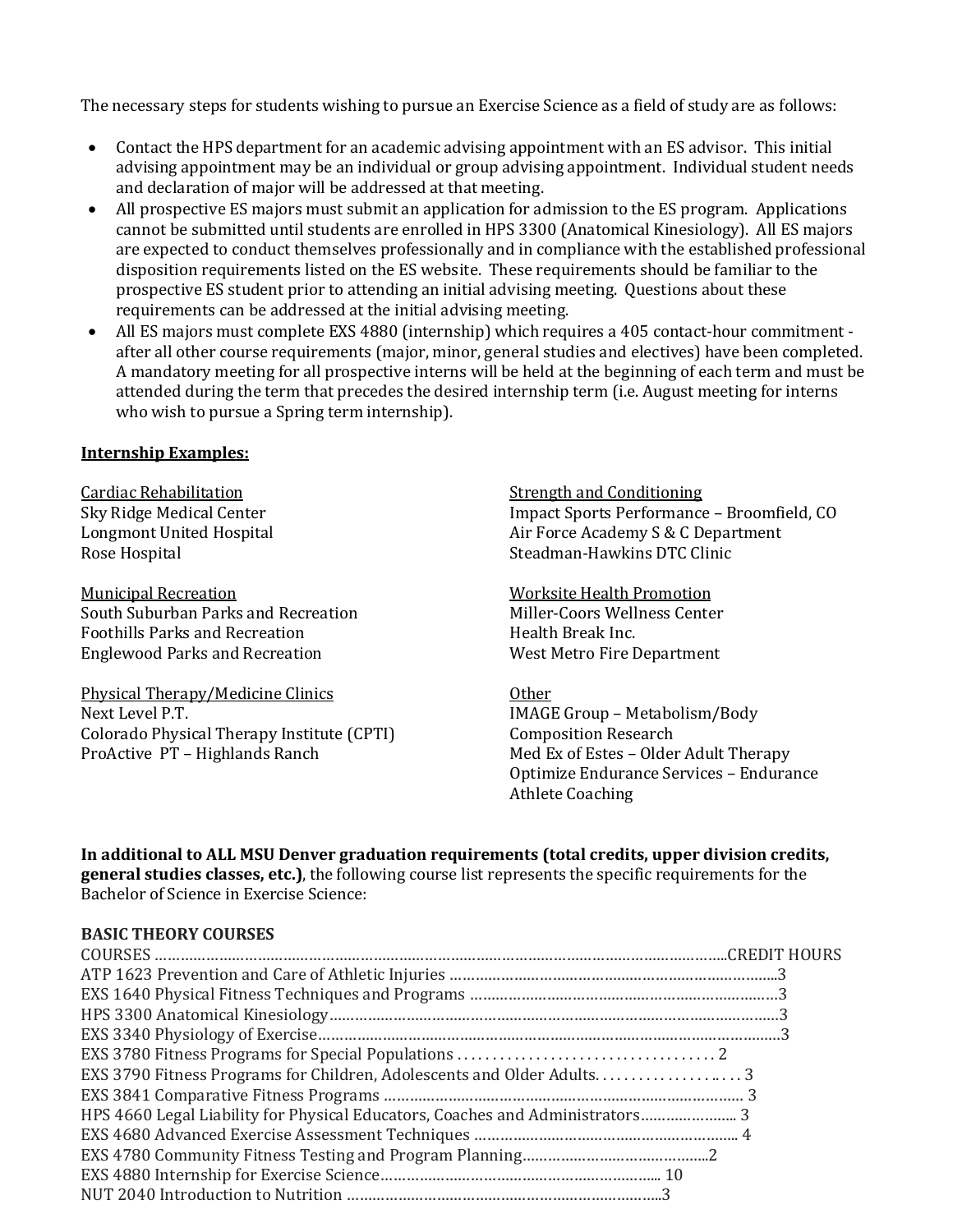Select one course from the following:

*Note: Students must have a 2.75 GPA to be eligible for an internship. It is recommended that students take HPS 2060, Emergency Rescue/First Responder and CPR, or verify equivalent certification.*

**Important Notes:** 

- Required Biology Prerequisites (Two of the following classes will fulfill Natural Science General Studies requirement):
	- BIO 1080 & 1090 General Introduction to Biology & Lab
	- BIO 2310 Anatomy and Physiology I
	- BIO 2320 Anatomy and Physiology II
- Unless otherwise authorized by your ES advisor, all ES majors must enroll in and complete the courses listed above. Please note that all major and minor courses must be completed with a grade of 'C' or better.

## **Transfer Students:**

Transfer students **must** meet all of the criteria specified for equivalent required major courses. Each transfer students' transcripts will be evaluated individually by an ES Faculty Member. **Transfer course acceptability is NOT guaranteed.**

# **Exercise Science Program Major Advisors**

| Dr. Joe Quatrochi      | Dr. Ben Thompson        | Dr. Tony Nunez         | Ms. Summer Sides      |
|------------------------|-------------------------|------------------------|-----------------------|
| quatrocj@msudenver.edu | bthomp50@ msudenver.edu | tnunez1@ msudenver.edu | ssides@ msudenver.edu |
| 303-615-1319           | 303-615-1341            | 303-615-1335           | 303-615-1318          |
| <b>PE 209B</b>         | <b>PE 217G</b>          | <b>PE217F</b>          | <b>PE 209A</b>        |